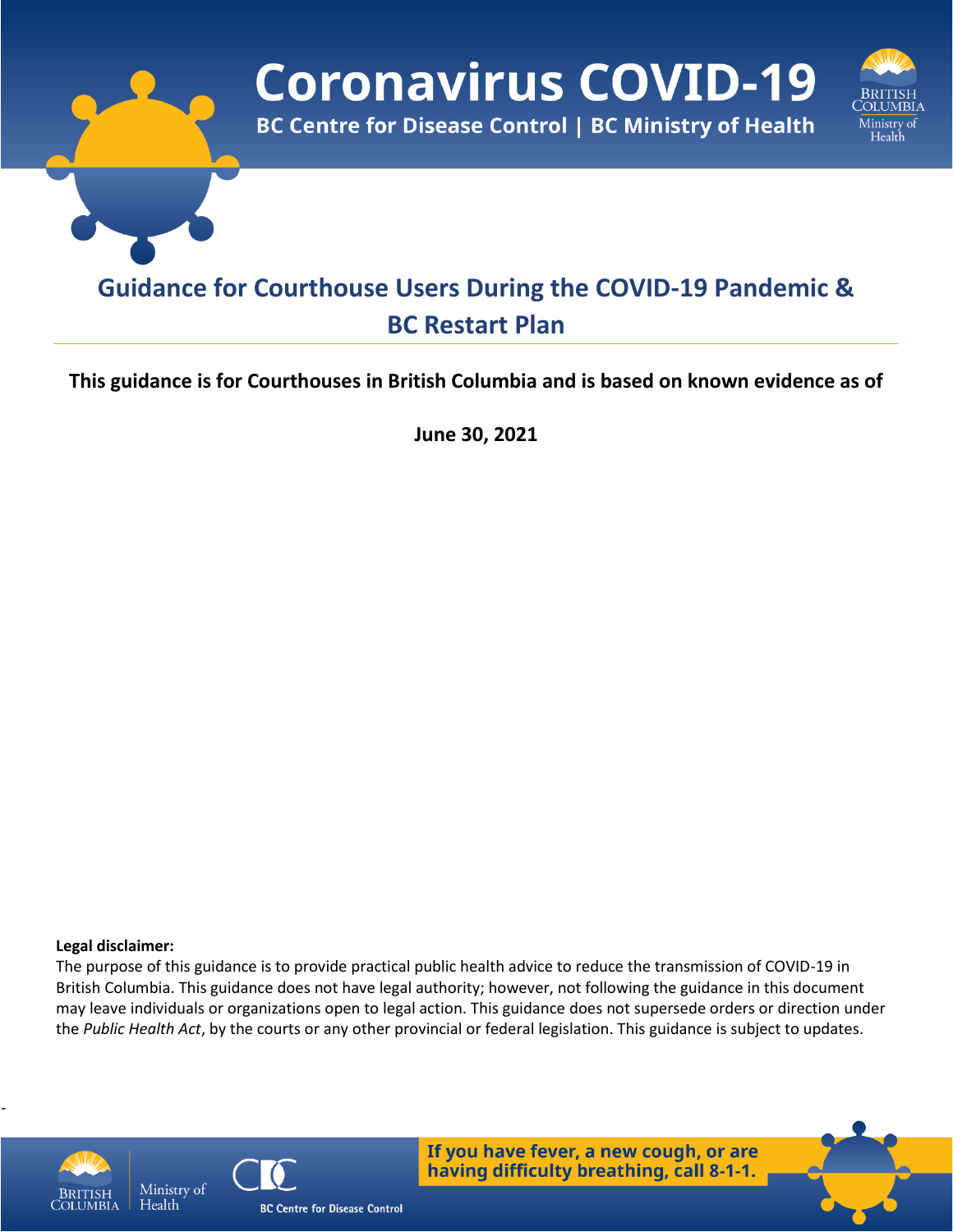## Introduction

Court proceedings are critical and essential services for British Columbians. Courthouses are settings where people access justice relating to a myriad of public and private legal matters that often engage public safety and individual liberty rights. People rely on the right to access courts to resolve their legal disputes in a fair and just hearing, where the rule of law applies. Many people who attend at courthouses, do not choose to be there, rather they are compelled by subpoena or other process to attend. People must have confidence that the courts are safe and accessible.

During the COVID-19 pandemic, concerns about individual and public health and safety, as well as potential exposure risks have been highlighted by those who use the court system. This guidance document provides links to infection prevention and control measures implemented in courthouses<sup>1</sup> and includes thresholds for the ordering of COVID-19 testing for individuals who are scheduled to be present in a courthouse.

## Restart Plan

The B.C. Government [Restart Plan](https://www2.gov.bc.ca/gov/content/covid-19/info/restart) includes a shift from COVID-19 infection prevention and exposure control measures to ongoing communicable disease prevention measures in Step 3. While the Restart Plan sets dates and criteria for each step, the Provincial Health Officer "Statement for Employers on Transitioning from COVID-19 Safety Plans to [Communicable Disease Plans June 17, 2021](https://www2.gov.bc.ca/assets/gov/health/about-bc-s-health-care-system/office-of-the-provincial-health-officer/covid-19/covid-19-pho-letter-communicable-disease-plans.pdf)" recognizes that **some workplaces may maintain current COVID-19 Safety Plan protocols for a longer period to allow for a transitional period and progression from COVID-19 Safety Plans to communicable disease plans.**

## BC Courts' Current Infection Prevention and Exposure Control Measures

For current health and safety measures for the courts please see:

- [Court of Appeal](https://www.bccourts.ca/Court_of_Appeal/overview_modified_court_procedures_due_to_covid-19.aspx)
- [Supreme Court](https://www.bccourts.ca/supreme_court/)
- **[Provincial Court](https://www.provincialcourt.bc.ca/COVID19)**
- [Ministry of the Attorney General](https://www2.gov.bc.ca/gov/content/justice/covid-19)

# Ordering COVID-19 Tests for Individuals Scheduled to be in Courthouses

Testing for COVID-19 is available for people wit[h symptoms](http://www.bccdc.ca/health-info/diseases-conditions/covid-19/testing) that are indicative of the infection. If an individual has no symptoms, testing is not required. Testing is generally not available through the provincial health care system for





If you have fever, a new cough, or are having difficulty breathing, call 8-1-1.



<sup>&</sup>lt;sup>1</sup> "Courthouses" is used in this document to refer to all court locations, including circuit court locations.